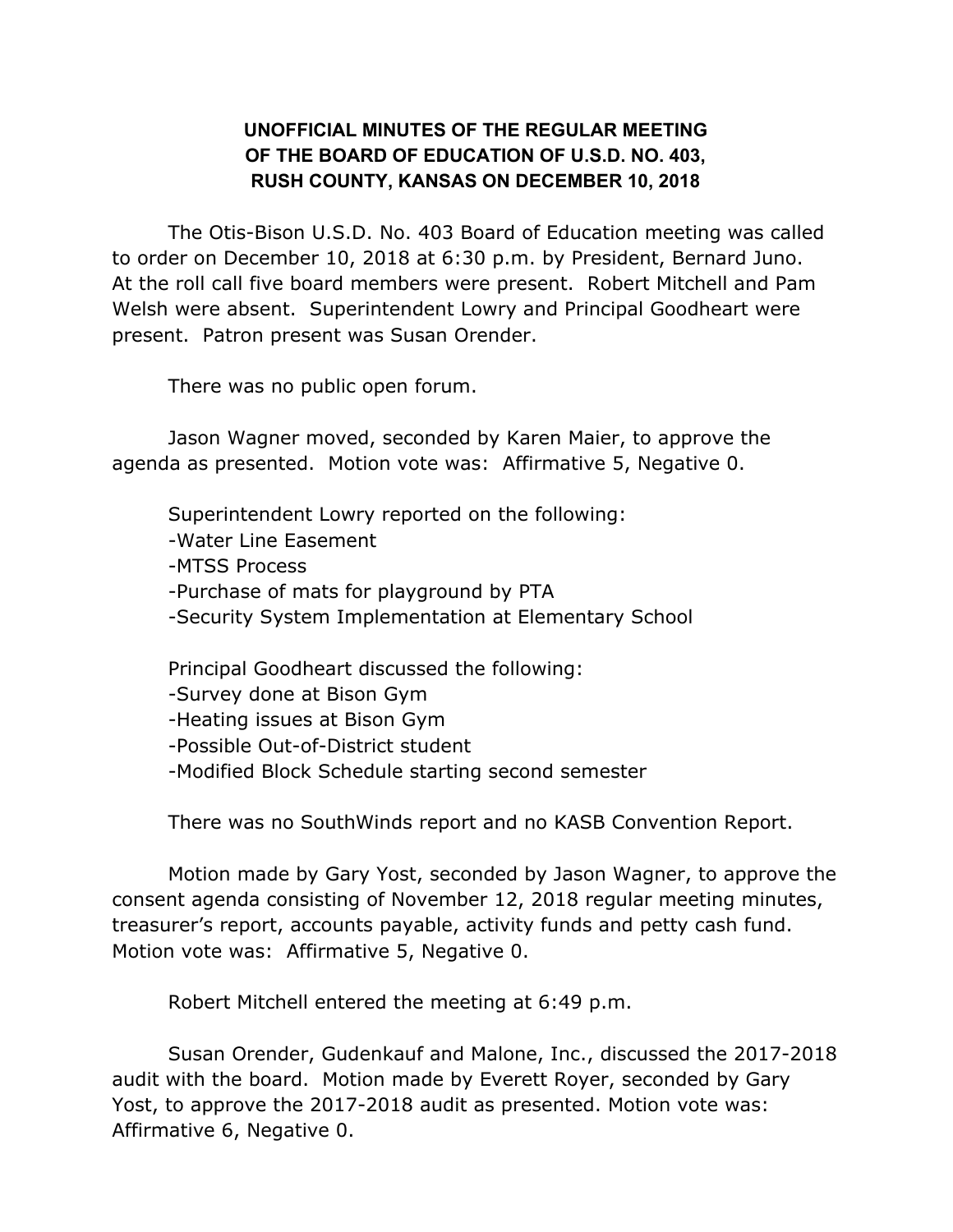Mrs. Orender left the meeting at 6:53 p.m.

Motion made by Gary Yost, seconded by Robert Mitchell, to approve the purchase of a 2017 Dodge Caravan from Manweiler Chevrolet for the cost of \$16,750 from the Capital Outlay Fund. Motion vote was: Affirmative 6, Negative 0.

Everett Royer moved, seconded by Karen Maier, to approve selling the 2008 Dodge Caravan by sealed bids. Motion vote was: Affirmative 6, Negative 0.

Motion made by Bernard Juno, seconded by Everett Royer, to go into executive session for ten (10) minutes, with the board and Superintendent Lowry, to discuss classified and certified personnel pursuant to the non-elected personnel exception under KOMA, and the open meeting will resume in the boardroom at 7:15 p.m. Motion vote was: Affirmative 6, Negative 0.

Motion made by Bernard Juno, seconded by Robert Mitchell, to go into executive session for ten (10) minutes, with the board and Superintendent Lowry, to discuss classified and certified personnel pursuant to the non-elected personnel exception under KOMA, and the open meeting will resume in the boardroom at 7:26 p.m. Motion vote was: Affirmative 6, Negative 0.

Karen Maier moved, seconded by Gary Yost, to approve a long-term sub contract for Jennifer Chapman in the amount of \$95.00 per day for the first five (5) days and \$193.58 per day thereafter for second semester. Motion vote was: Affirmative 6, Negative 0.

Jason Wagner moved, seconded by Everett Royer, to accept the resignation from Mark Goodheart as PK - 12 Principal as of June 15, 2019. Motion vote was: Affirmative 6, Negative 0.

Motion made by Bernard Juno, seconded by Karen Maier to go into executive session for ten (10) minutes with the board and calling in Superintendent Lowry as needed, to discuss the superintendent's performance pursuant to the non-elected personnel exception under KOMA, and the open meeting will resume in the boardroom at 7:39 p.m.

No action resulted from the executive session.